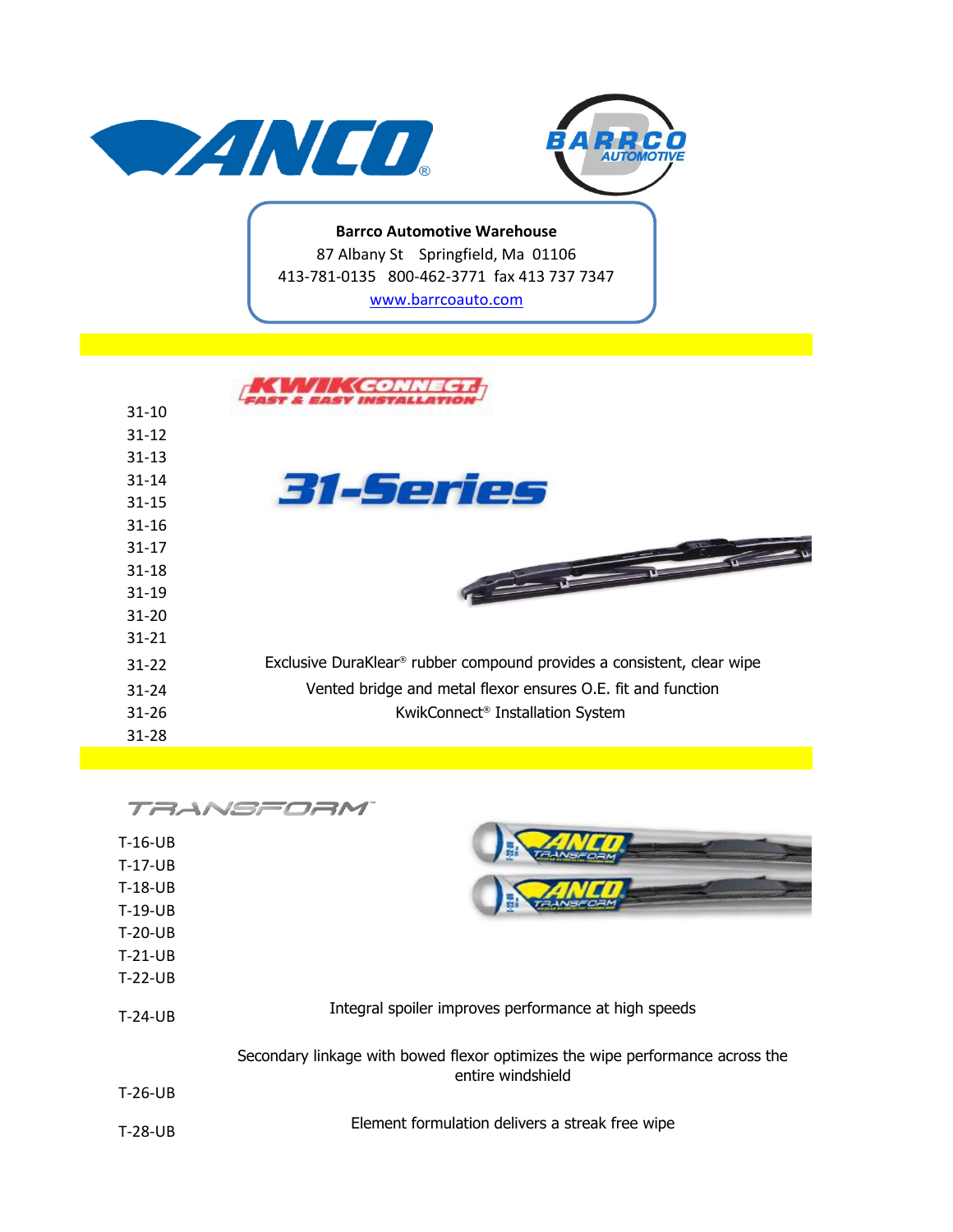| JOUR,<br>BLADE.<br>PROFILE |                                                         |
|----------------------------|---------------------------------------------------------|
| $C-17-CE$                  |                                                         |
| $C-18-OE$                  | G<br>$-76$                                              |
| $C-19-OE$                  |                                                         |
| $C-20-OE$                  |                                                         |
| $C-21-OE$                  |                                                         |
| $C-22-OE$                  |                                                         |
| $C-24-OE$                  | Latest technology in premium profile-style wiper blades |
| $C-26-OE$                  | KwikConnect <sup>®</sup> Installation System            |
| $C-28-OE$                  |                                                         |
|                            |                                                         |



| <b>C-10-00</b> |
|----------------|
| $C-17-UB$      |
| $C-18-UB$      |
| $C-19-UB$      |
| $C-20-UB$      |
| $C-21-UB$      |
| $C-22-UB$      |
| $C-24-UB$      |
| $C-26-UB$      |
| $C-28-UB$      |

A-14-UB

*UNIVERSAL BRACKET*

## *PROFILE BLADE*

| A-15-OE   |                                                                                    |
|-----------|------------------------------------------------------------------------------------|
| A-17-OE   |                                                                                    |
| $A-18-OE$ |                                                                                    |
| $A-19-OE$ |                                                                                    |
| $A-20-OE$ |                                                                                    |
| A-21-OE   | Upgrade your conventional wiper blade to the latest technology                     |
|           | One-piece design provides more effective blade-to-windshield contact for improved  |
|           |                                                                                    |
| $A-22-OE$ | visibility                                                                         |
| $A-24-OE$ | Exclusive DuraKlear <sup>®</sup> rubber compound provides a consistent, clear wipe |
| $A-26-OE$ | KwikConnect <sup>®</sup> Installation System                                       |
| $A-28-OE$ |                                                                                    |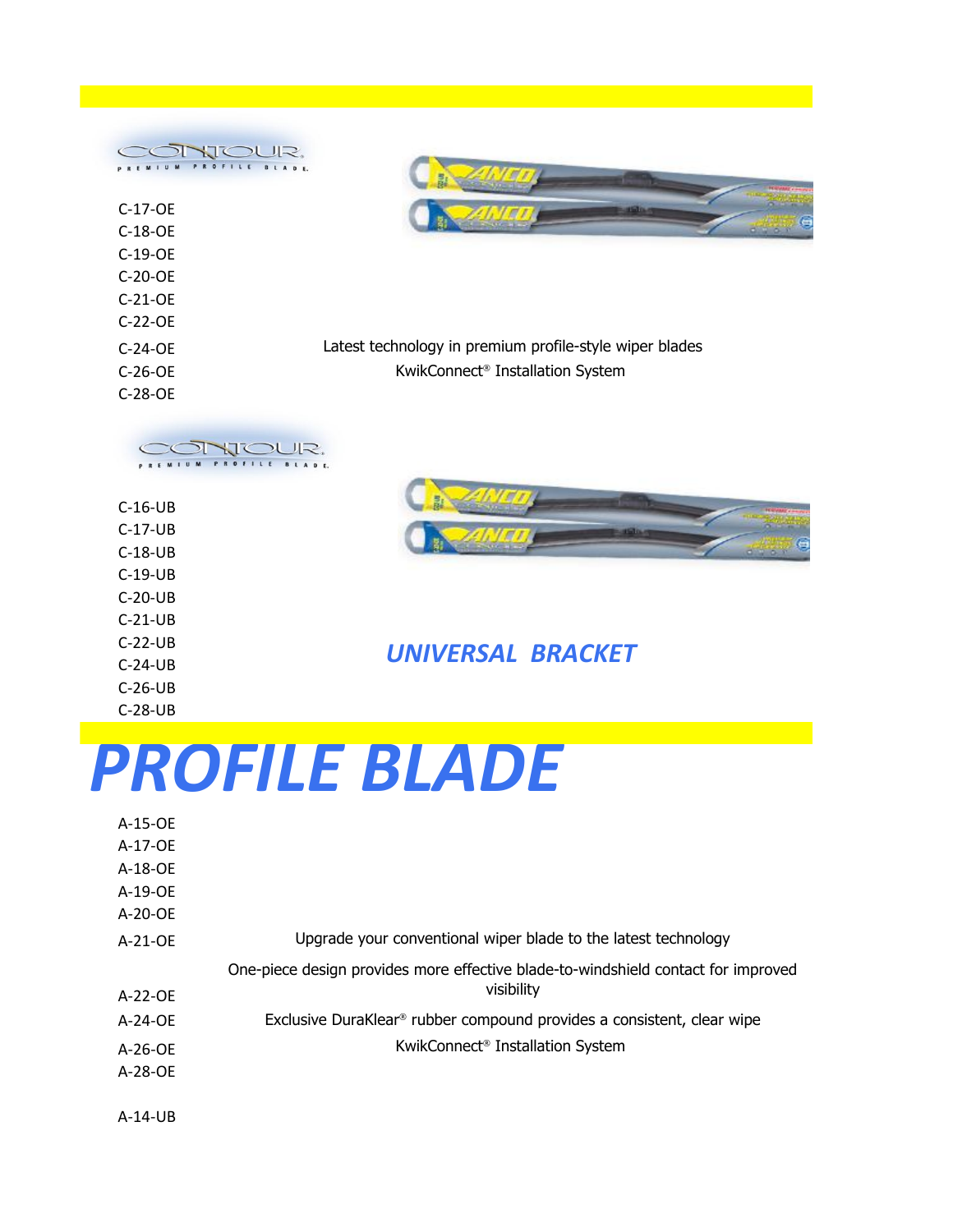| $A-15-UB$<br>$A-16-UB$<br>$A-17-UB$<br>$A-18-UB$<br>$A-19-UB$<br>$A-20-UB$<br>$A-21-UB$<br>$A-22-UB$<br>$A-24-UB$<br>$A-26-UB$<br>$A-28-UB$ |      | <b>UNIVERSAL BRACKET</b>                 |
|---------------------------------------------------------------------------------------------------------------------------------------------|------|------------------------------------------|
| <b>REAR BLADES</b>                                                                                                                          | 5/CS |                                          |
| AR-11A                                                                                                                                      |      | 03-10 PONTIAC, TOYOTA                    |
| AR-12A                                                                                                                                      |      | 01-10 LEX, KIA, MAZDA, SUZ, TOYOTA       |
| <b>AR-12B</b>                                                                                                                               |      | 03-10 ACURA, HONDA, NISSAN, INFINITY     |
| <b>AR-12E</b>                                                                                                                               |      | 05-10 GM, FORD, SAAB                     |
| AR-14A                                                                                                                                      |      | 03-10 DODGE, HYUNDAI, KIA, MAZDA, TOYOTA |

| $30 - 13$<br>$30 - 15$ |  |
|------------------------|--|
| $30 - 16$              |  |
| $30 - 18$              |  |
| $30 - 20$              |  |
| $30 - 22$              |  |
| $30 - 24$              |  |
|                        |  |

AR-14B 03-10 ACURA,HONDA,SAAB,SUBARU

AR-14D 99-10 BMW, FORD, NISSAN, SAAB, Land Rover

AR-14C 05-10 DODGE, JEEP

99471 12" ANCO WALL RACK 99472 24" ANCO WALL RACK